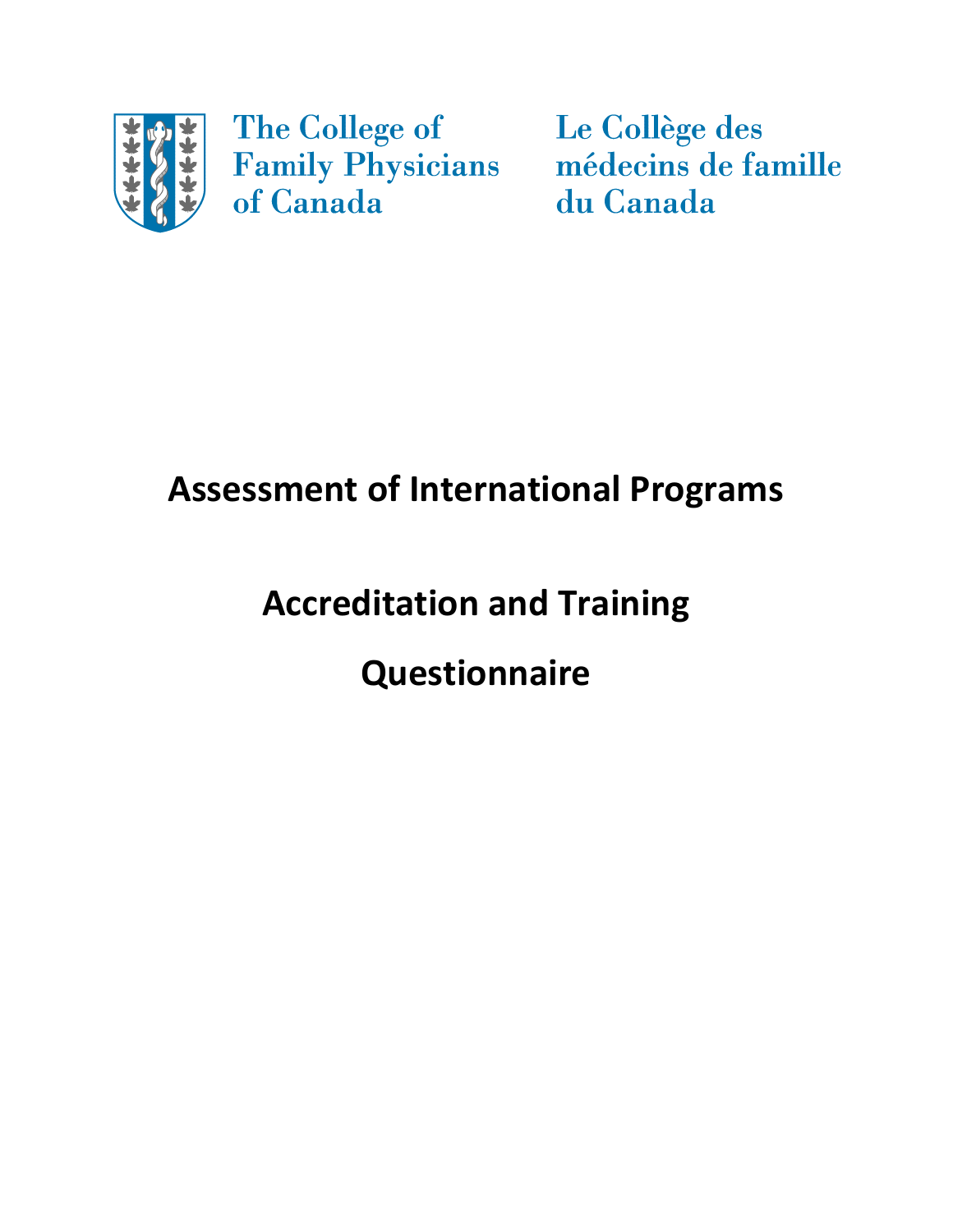#### **Preamble:**

This questionnaire is intended to be completed while referring to two documents:

- 1. The CFPC adaptation for postgraduate family medicine education of the WHO/WFME Guidelines for Accreditation of Basic Medical Education
- 2. The CFPC adaptation of the Postgraduate Medical Education WFME Global Standards for Quality Improvement for Family Medicine

Although the term family medicine is used throughout the documents in many contexts, general practice, family practice, or primary care may be interchanged. Whatever term is used, the intent is to refer to a discipline that provides continuous and comprehensive care, from pre-natal to palliative care, across all ages and in all settings.

**Some questions may be best answered by providing or referring to accreditation standards and others by describing the usual practices of educational programs along with the methods by which they are monitored and held accountable for these practices.**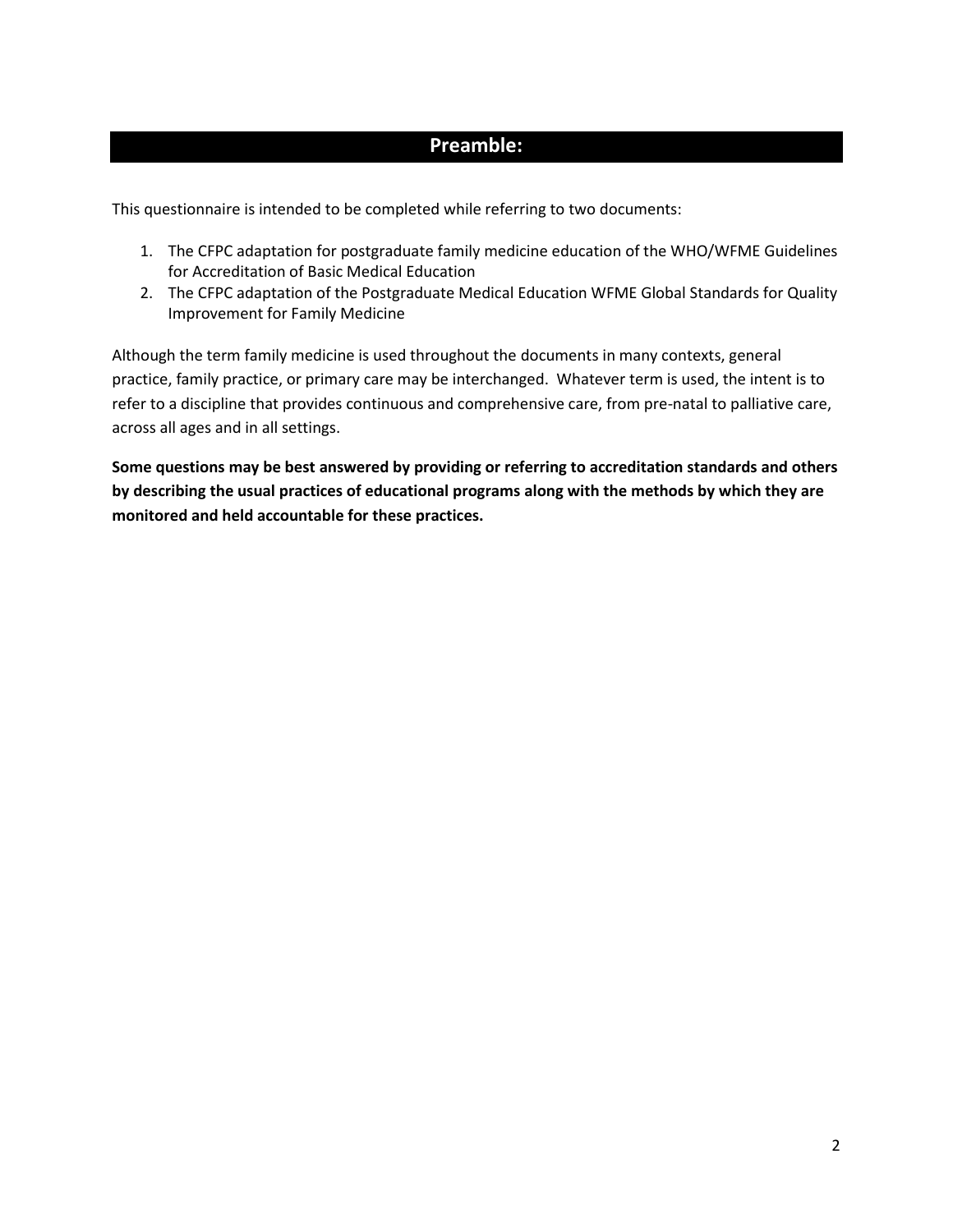#### **Accreditation System**

- 1. Briefly describe the accreditation system for postgraduate family medicine programs and the authority under which this system operates. Include a listing of the organizations considered to be key stakeholders.
- 2. How are the accreditation standards or criteria determined and then made known to stakeholders?
- 3. What is the composition of the accreditation committee or council? Describe briefly how members are chosen and how stakeholders are represented. How are decisions made? How are dissenting opinions addressed? If members of the committee or council have defined roles or responsibilities, please provide specific descriptions for each.
- 4. What are the requirements for self evaluation or self review of the program undergoing accreditation? How often does this occur? How does this review influence quality improvement in the educational program? An outline of the components attached as an appendix would be helpful.
- 5. Describe the nature of on-site visits to training programs as part of the accreditation process, including duration, organization, team membership and how reports are made back to the accreditation review committee.
- 6. What is the role of the training program in setting up and organizing the accreditation visit?
- 7. Describe the process by which these standards are reviewed and updated.
- 8. Describe what is contained in the final accreditation report, who receives it and when and how it is used. Are final decisions made public?
- 9. List and describe the implication of the categories of accreditation decisions. Indicate the frequency with which they are used. A table of accreditation outcomes for the last 3 accreditation cycles would be helpful and should be attached, if possible.
- 10. Describe the safeguards to ensure the accreditation system can effectively address any attempts at unfairly influencing decision making (e.g. political pressure, declared or undeclared conflicts of interest, coercion)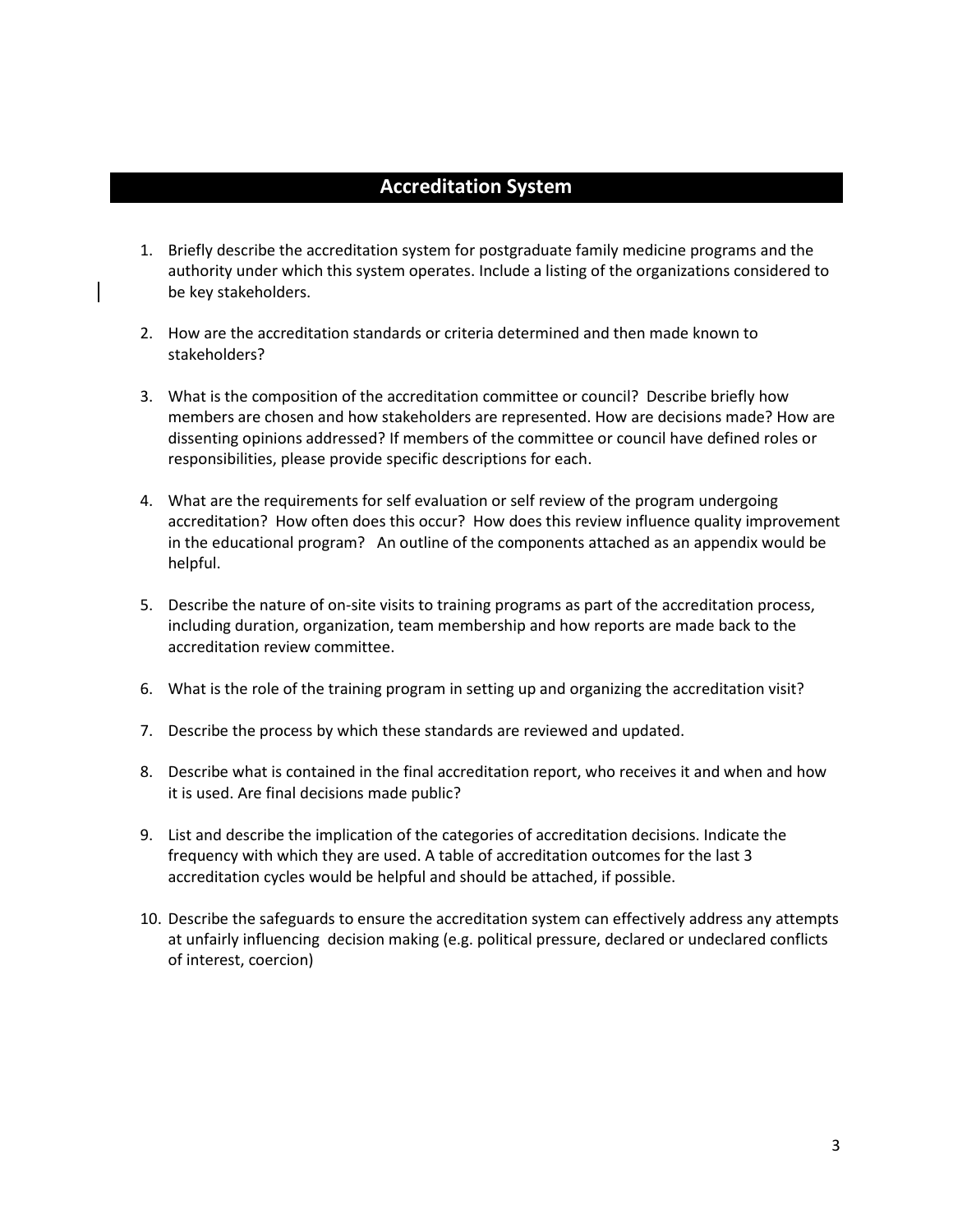### **Global Standards in Postgraduate Family Medicine**

#### **1. Mission and Outcomes**

- 1.1 Provide copies of the accreditation documents or statements which define the basis for the outcome objectives in family medicine postgraduate education and describe how these are used in by the educational programs in your setting, or under your jurisdiction
- 1.2 Briefly describe the process by which these have been developed and reviewed.
- 1.3 Describe how accreditation standards foster the development of professionalism in family physicians, in particular to enable the doctor to act in the best interest of the patient and the public.
- 1.4 Provide a document containing the competencies that trainees are required to achieve as a result of their training programs. Please highlight the competencies listed in section 1.4, page 7 of the accompanying *Adaptation for Family Medicine of the Postgraduate Medical Education – WFME Global Standards for Quality Improvement.*

#### **2. Training Process**

- 2.1 Describe the prescribed training program required by accreditation standards, including the family medicine specific components, and any additional experiences or placements, both clinical and non clinical. A schematic outline may be helpful.
- 2.2 What is the required degree of involvement of the family medicine training program and family physician teachers/preceptors in each of these experiences according to accreditation standards?
- 2.3 What is the expected role of the trainee in delivering patient care, according to accreditation standards?
- 2.4 Describe the nature of family practice as it should be experienced by trainees in your programs.
- 2.5 What are the standards for trainee supervision, feedback and assessment during the clinical components of the programs?
- 2.6 In what ways are programs expected to provide trainees with gradually increasing responsibility over their training?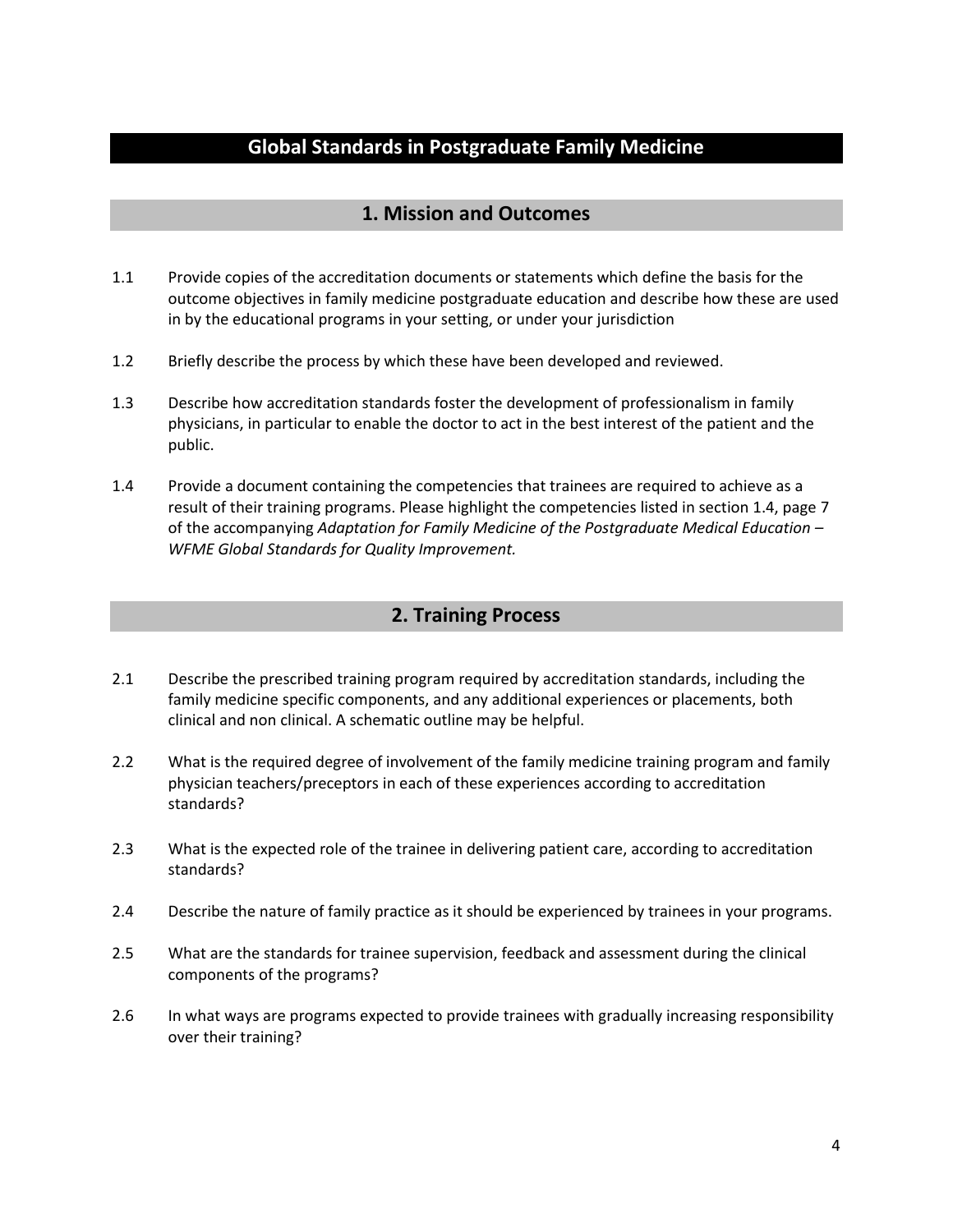- 2.7 What are the requirements for formal teaching, including seminars and small groups, about the theoretical and scientific basis for the discipline, as well as important organizational, legal, and ethical concepts.
- 2.8 Describe the expected balance between clinical service and education in the programs and how programs are required to monitor this.
- 2.9 How are trainees required to learn skills in critical appraisal of the literature, and evidence based medicine? What are the requirements for exposure to research?
- 2.10 How are programs required to demonstrate that trainees are actively engaged in providing care across the spectrum of patients and variety of problems in an adequate volume for learning?
- 2.11 What are the expectations for trainees related to learning and practicing the concepts of continuity of care?
- 2.12 Indicate how the following content areas are reflected in the accreditation standards and other program requirements, referring to section 2.3 of the Quality Improvement document:
	- Dealing with undifferentiated problems and uncertain clinical situations  $\bullet$
	- $\bullet$ Dealing with the psychosocial and cultural aspects of health care
	- Communication skills with patients and other health professionals
	- Understanding of the doctor patient relationship, including boundaries, power dynamics and issues of intimacy
	- Use of medical records and documentation
	- Knowledge of a bioethics framework, including the ability to apply it in the clinical situation
	- Familiarity with relevant medico-legal issues
	- Understanding of the concepts of quality assurance with the ability to apply it to aspects of practice
	- Understanding of the non-biological determinants of health, and the impact on patients and community
	- Ability to apply concepts of health promotion and disease prevention in clinical practice
	- Knowledge of the health care system, including the use of community resources in providing care to patients
- 2.13 How are educational programs organized in your jurisdiction, and what are the requirements for governance and accountability?
- 2.14 What is the required role of trainees and other stakeholders in the governance of the program?

#### **3. Assessment of Trainees**

3.1 Describe the standards that refer to the process of assessing trainees, including the methods required of the training programs as well as any methods or examinations administered by the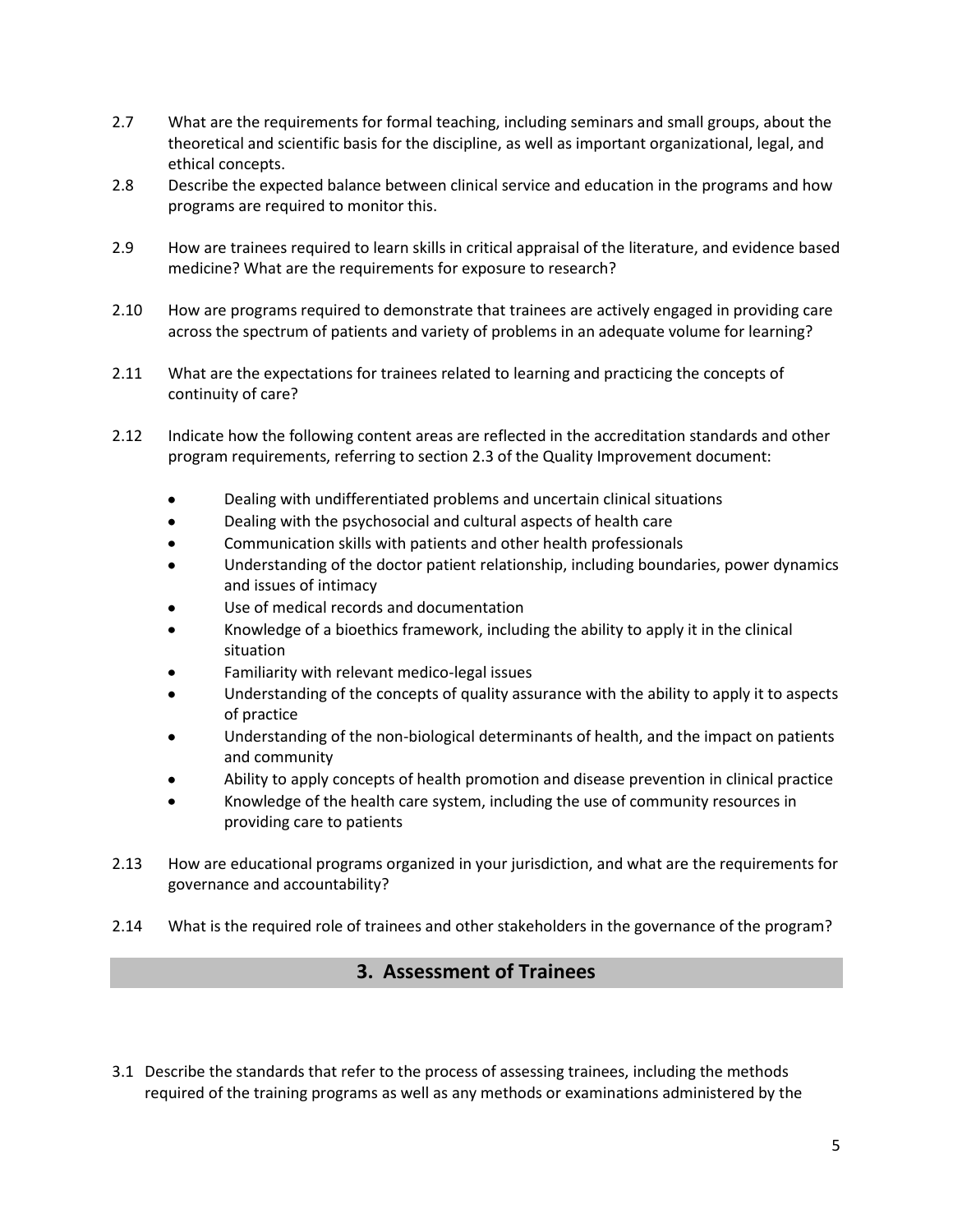jurisdiction or College, both in-training or formative and terminal. Indicate the relationship between these methods and the nature of clinical practice.

- 3.2 What are the requirements for the provision of feedback to trainees and for direct observation of their clinical performance during day-to-day clinical duties?
- 3.3 Describe the appeal mechanisms that are required at the training program level and at the level of the College or other authority.

#### **4. Trainees**

- 4.1 What are the accreditation standards for the conduct of admission to postgraduate training programs?
- 4.2 How are the numbers of trainees accepted into educational programs determined?
- 4.3 Describe the requirements for support, counselling and career guidance designed to meet the needs of trainees.
- 4.4 Describe the nature of trainees' duty hours. What are the requirements for balancing service and education e.g. contracts?
- 4.5 How are interruptions to training (sickness or parental leave, military duty etc) and part time training positions handled?

### **5. Staffing**

- 5.1 What are the required qualifications and responsibilities for teachers in the training programs?
- 5.2 What are the requirements for support of staff in their work as teachers, by the educational program and by the larger educational system?
- 5.3 What are the requirements for teaching of trainees during clinical placements?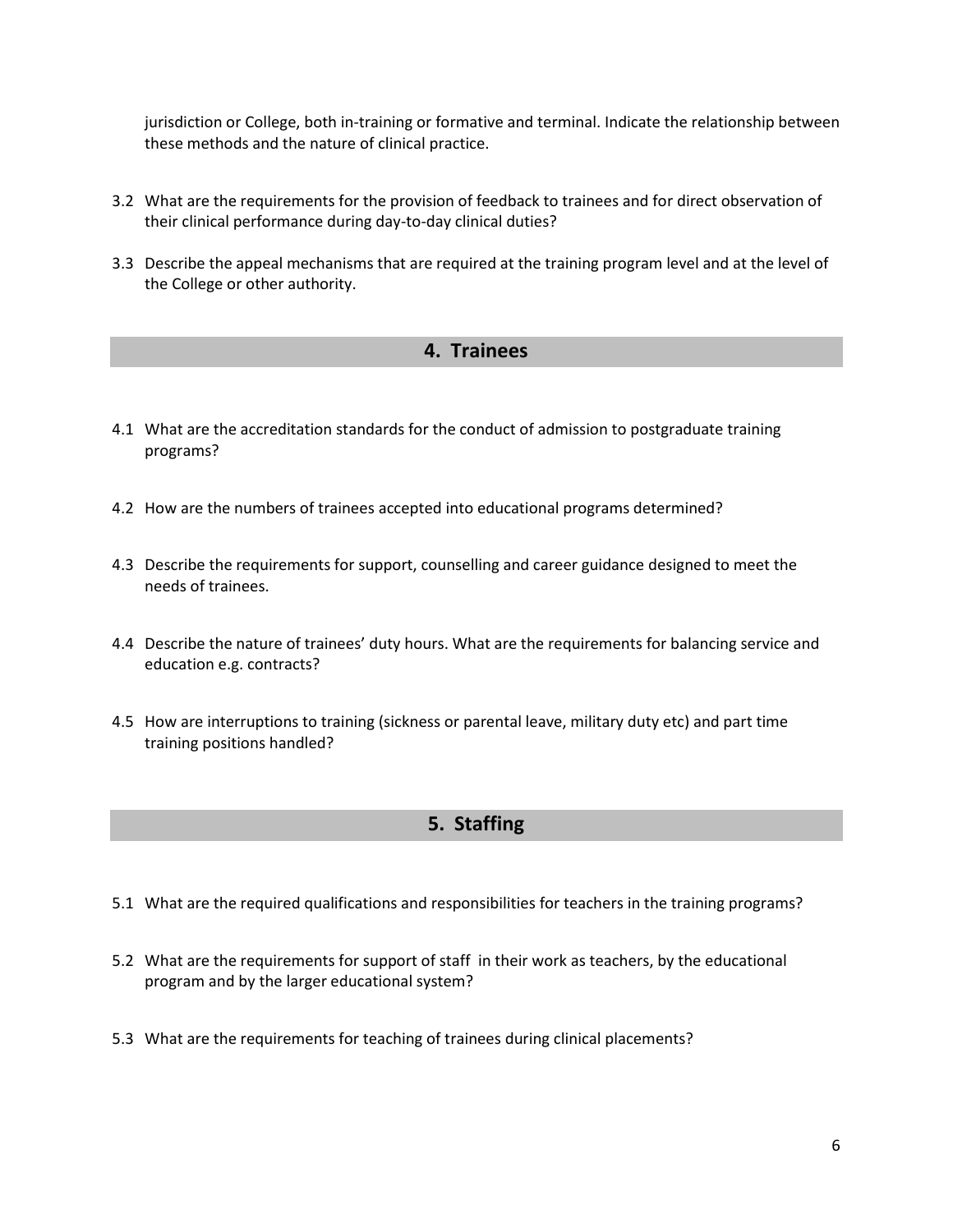#### **6. Training Settings and Clinical Resources**

- 6.1 Describe the expectations for the training sites in the educational programs. How are these monitored for appropriate variety, volume and case mix? Refer to 6.1 in the Quality Improvement document.
- 6.2 Describe possible outcomes if a training site is found to no longer be appropriate for family medicine trainees.
- 6.3 What are the requirements for trainees to provide out of hours or emergency care to family medicine patients? What are the settings in which this care occurs?
- 6.4 What are the requirements for trainees in providing antenatal, intrapartum and postpartum care to family medicine patients?
- 6.5 What are the requirements for trainees to provide care to family medicine patients in home, outpatient, hospital, and long term care settings?
- 6.6 What are the requirements for the physical facilities of training locations, including tools for information management?
- 6.7 What are the standards for communication and information technology for learning and patient care in the training programs?
- 6.8 Describe the expectations of trainees with respect to research during their training program
- 6.9 How are educational experts engaged in the educational programs and what are the requirements for this involvement?
- 6.10What is the policy for training experiences outside the trainee's home program, either within or outside the country?